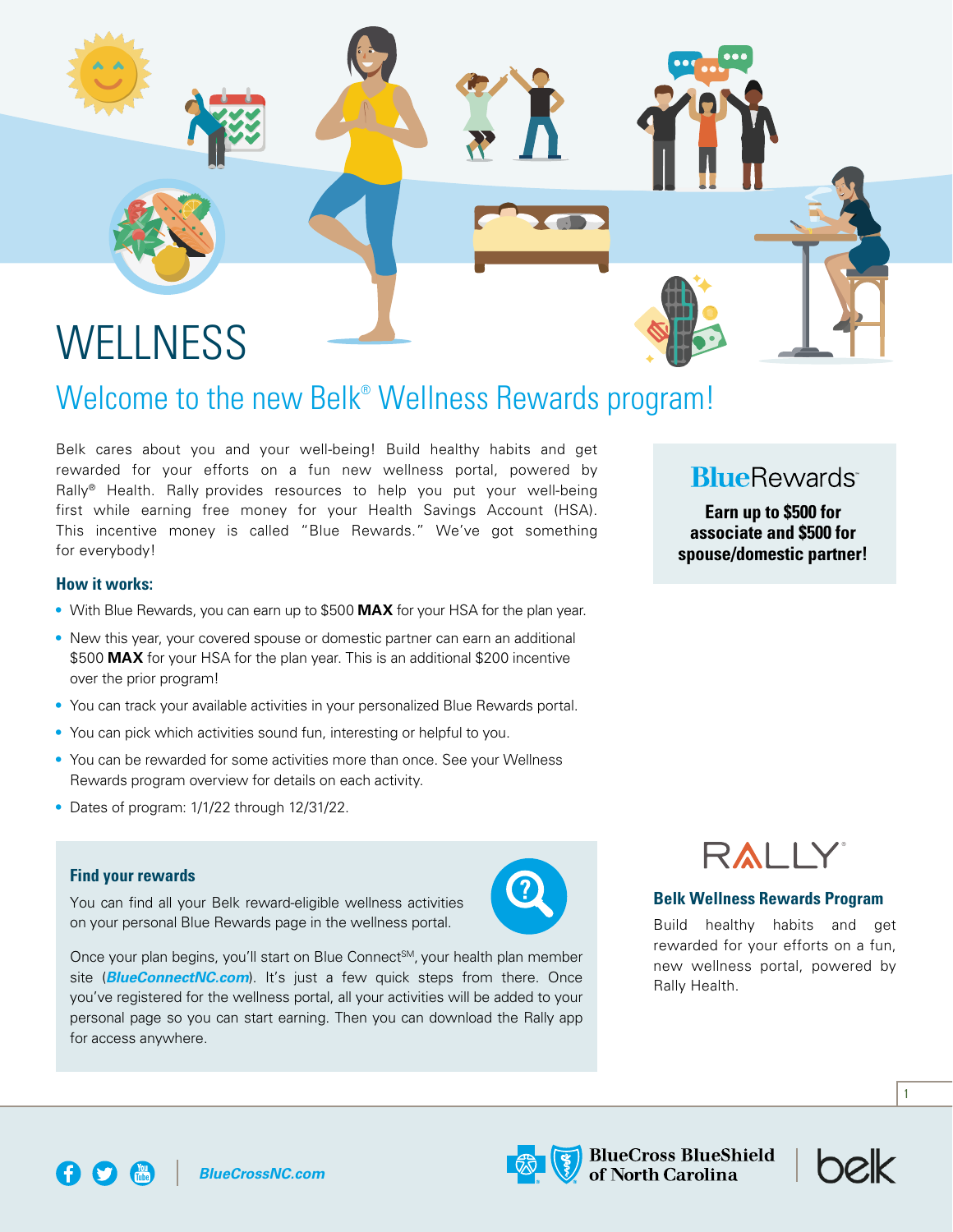

## YOUR BELK INCENTIVE

### Associate and spouse/domestic partner can each earn a max of \$500

| <b>Activity</b>                                              | <b>Description</b>                                                                                                                                                                                                           | <b>BlueRewards</b>                                   |  |
|--------------------------------------------------------------|------------------------------------------------------------------------------------------------------------------------------------------------------------------------------------------------------------------------------|------------------------------------------------------|--|
| <b>Learning about your plan and earning your HSA credits</b> |                                                                                                                                                                                                                              |                                                      |  |
| <b>Register for</b><br><b>Blue Connect</b>                   | Blue Connect is your personalized member website, the source for tools and<br>information about your health plan, including claims and deductibles.                                                                          | 810<br>(if identified)                               |  |
| <b>Complete Your Blue</b><br><b>Connect Checklist</b>        | We'll show you how to find what you need to make the most of your plan.                                                                                                                                                      | \$25                                                 |  |
| <b>Confirm Your</b><br><b>Contact Details</b>                | Confirm your phone number, address and email so you always get important<br>plan information. Then set your preferences for how we contact you so you get<br>it the way you want it.                                         | \$25                                                 |  |
| <b>Wellness activities available to all members</b>          |                                                                                                                                                                                                                              |                                                      |  |
| <b>Take Your</b><br><b>Health Survey</b>                     | This online survey helps get you started on Rally and provides you with a baseline<br>health score while personalizing your wellness dashboard to your interests and<br>needs.                                               | \$50                                                 |  |
| <b>Complete 3 Missions</b>                                   | Self-guided, 4-week Missions help you add new skills and healthy habits to<br>your everyday routine on subjects like nutrition, exercise, sleep, dental hygiene,<br>emotional self-care and finance.                         | (must complete 3 -<br>maximum of \$75 per plan year) |  |
| <b>Track Your Step</b><br><b>Goals with Stride</b>           | Members of all fitness levels can set step goals, track progress and get rewarded<br>for improving physical activity. Sync your fitness tracker or use the app.                                                              | \$10 per month<br>(maximum of \$120 per plan year)   |  |
| <b>Take a Quiz</b>                                           | Test your knowledge about general health or see how you'd deal with various<br>health topics and learn if you're on the right track.                                                                                         | S5<br>(maximum of \$30 per plan year)                |  |
| <b>Get Your</b><br><b>Annual Physical</b>                    | An annual checkup or physical with your in-network provider is a great way<br>to track your health progress. Your doctor may check your vitals, recommend<br>screenings, ask questions about your wellness routine and more. | \$50                                                 |  |
| <b>Get a Health</b><br>(Biometric) Screening                 | A health screening is like a routine checkup - but even easier. In 15-20 minutes,<br>you'll learn key health numbers like your blood pressure, cholesterol and body<br>mass index (BMI).                                     | \$50                                                 |  |

*Continued on the next page*

helk



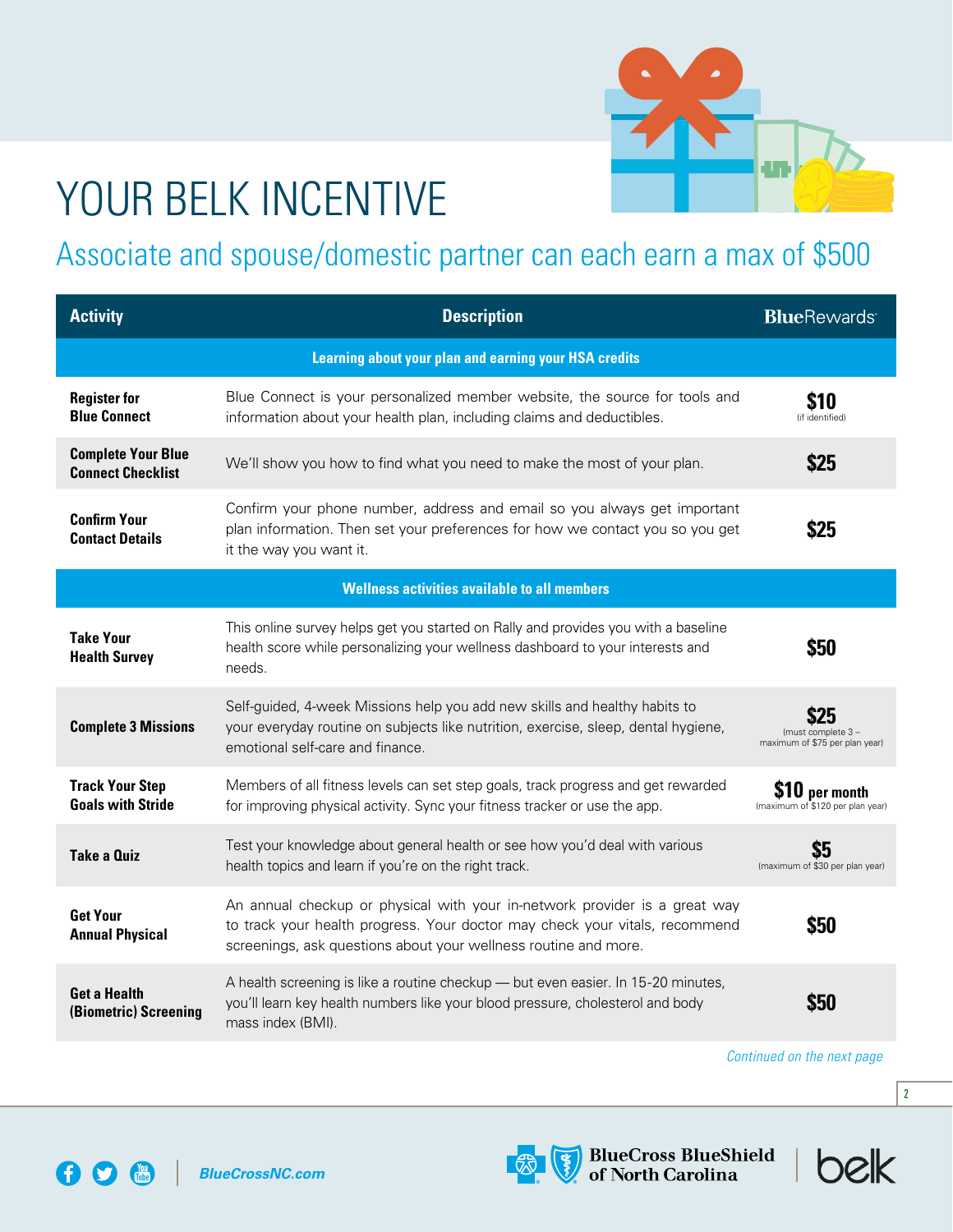

# YOUR BELK INCENTIVE

### Associate and spouse/domestic partner can each earn a max of \$500

*Continued from the previous page*

| <b>Activity</b>                                                 | <b>Description</b>                                                                                                                                                                         | <b>BlueRewards</b>                      |  |  |
|-----------------------------------------------------------------|--------------------------------------------------------------------------------------------------------------------------------------------------------------------------------------------|-----------------------------------------|--|--|
| <b>Wellness activities available to all members (continued)</b> |                                                                                                                                                                                            |                                         |  |  |
| <b>Get Your Flu Shot</b>                                        | Get your annual flu shot to protect yourself against seasonal influenza.                                                                                                                   | \$25                                    |  |  |
| Participate in a<br><b>Public Challenge</b>                     | Public Challenges are a great way to push yourself and engage in healthy,<br>competitive activities about nutrition, exercise or general well-being with others<br>in the Rally community. | \$5<br>(maximum of \$30 per plan year)  |  |  |
| Participate in a<br><b>Private Challenge</b>                    | Enjoy healthy, competitive activities with others from your workplace and see<br>how you stack up! You'll be given an invitation code to participate.                                      | \$25<br>(maximum of \$50 per plan year) |  |  |
| Wellness activities available to eligible members*              |                                                                                                                                                                                            |                                         |  |  |
| <b>Complete Important</b><br><b>Diabetes Tests</b>              | Get a simple A1C test (if you're due for it) that can help you and your doctor<br>manage your diabetes and stay alert to changes.                                                          | \$25<br>(if identified)                 |  |  |
| <b>Complete a Nurse</b><br><b>Support Assessment</b>            | Get support from a nurse to help you manage a complex or chronic medical<br>condition and achieve your health goals.                                                                       | <b>\$100</b><br>(if identified)         |  |  |
| <b>Know Your</b><br><b>Care Options</b>                         | Take a short survey and get a personalized quick reference guide (to post by<br>the phone) with your options for getting medical care and your primary doctor's<br>phone number.           | \$50<br>(if identified)                 |  |  |
| <b>Fill Out Your</b><br><b>Pregnancy Survey</b>                 | Get the My Pregnancy app for support and information during your pregnancy<br>and beyond. Register and complete a pregnancy survey to earn rewards.                                        | \$50<br>(if identified)                 |  |  |
|                                                                 | <b>Total Reward Opportunity</b>                                                                                                                                                            | <b>\$500</b>                            |  |  |

\*Blue Cross and Blue Shield of North Carolina (Blue Cross NC) will reach out to you directly if you qualify for this activity.